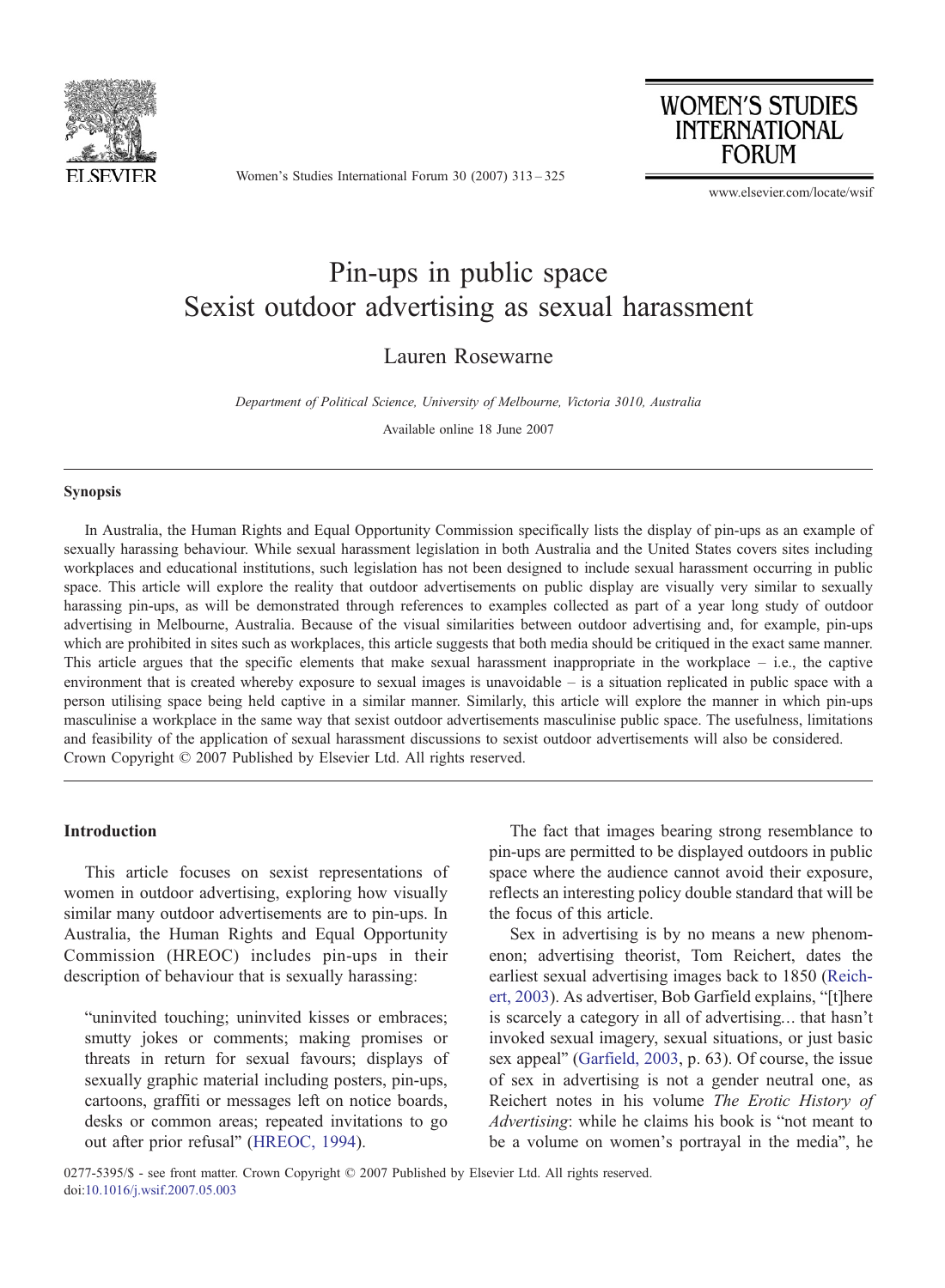acknowledges that "[s]ince perhaps 90 percent of sexual content in advertising involves women, this history does provide information on women's portrayal in the media" [\(Reichert, 2003,](#page-11-0) p. 11). Reichert's comments remind us that sex in advertising is too often a euphemism for women in advertising, largely because the bulk of content incorporates images of women. Despite feminist concerns about the use of women in advertising fervent since the 1960s ([Friedan, 1963\)](#page-10-0), one need only look at billboards on any given thoroughfare to ascertain that very little headway has been made to prevent sexist advertising. This article therefore, asserts that new ways of thinking about it need to be devised. The focus of this article is outdoor advertising, and the new lens that will be presented for examining sexist outdoor portrayals is that they constitute public sexual harassment. In the workplace for example, pin-ups are deemed problematic because employees are held "captive" to them in that their exposure is made unavoidable. This exact same situation is played out in the outdoors: A commuter cannot avoid seeing a sexist billboard. Sexual harassment will also be used as a way to understand sexist outdoor advertising because of the parallels that can be drawn between the ways that both media masculinise space. The usefulness, limitations and feasibility of the application of a sexual harassment framework to outdoor advertising will also be considered. Sexual harassment has been chosen as a lens for this article over other legislative frameworks, such as vilification laws, primarily because of the unique captive audience issues raised in sexual harassment situations and with outdoor advertising. It should however, also be noted that sexual harassment has been chosen as a framework over vilification in this article because although expanding vilification laws to include vilification caused by sexist advertising has been previously suggested [\(Office of](#page-11-0) [Women's Policy, 2002\)](#page-11-0), such laws are not currently used to protect women, rather are focussed on protecting the rights of religious and racial groups and therefore such terminology does not seem as appropriate to the very women-centred problem of sexist advertising.

### Understanding pin-ups as sexual harassment

One of the earliest examples of pin-ups being discussed legally was in the 1986 U.K. case Strathclyde Regional Council v. Porcelli. In this case, Mrs Porcelli, a laboratory technician, alleged sexual harassment against co-workers, including her comparison 'to nude pinups in the newspaper' ([Isle of Man website,](#page-11-0) [2003](#page-11-0), p. 8). In the 1990 U.S. case Tunis v. Corning Glass Works, pin-ups, catcalls and wolf-whistles were

similarly mentioned by the sexual harassment complainants. Both cases were dismissed but exist as early examples of sexist material being discussed as potentially sexually harassing in a legal context. In the landmark 1991 U.S. sexual harassment case Robinson v. Jacksonville Shipyards, judgment went to the plaintiff and the court made what the groundbreaking ruling that the display of pictures of naked and scantily clad women qualified as sexual harassment under Title VII of the 1964 Civil Rights Act [\(Tifft, 1991](#page-12-0)). In essence the judge in this case devised one of the earliest examples of what Dana S. Connell terms 'a comprehensive sexual harassment policy' [\(Connell, 1991](#page-10-0), p. 191). This case was the first U.S. federal district court ruling that named pin-ups as sexual harassment and became instrumental in the definition of 'sexual harassment' being broadened beyond speech to include pictures and photographs [\(Schauer, 2004](#page-11-0)). Since Robinson, pin-ups have been mentioned in numerous other American sexual harassment cases, notably in the 1999 case EEOC v. Ford Motor Company (Chicago), where 600 women complained about a workplace permeated with offensive references to women which included "pin-up calendars" and were ultimately awarded \$8m ([EEOC Determina](#page-10-0)[tion Supports Charges of Sexual Harassment At Two](#page-10-0) [Ford Motor Company Plants in Chicago, 1999,](#page-10-0) n.p.). In Australia as early as 1990, the display of pin-ups in the workplace was identified as a burgeoning legal concern for organisations, notably for BHP steelworks, where the display of such materials led to one of the earliest examples of an Australian workplace sexual harassment policy [\(McLean, 1990](#page-11-0)). HREOC in Australia specifically mentions the display of pin-ups amongst their list of sexually harassing behaviours. In a speech given by the then Acting Sex Discrimination Commissioner, Moira Scollay, the justification for their inclusion is quite simple:

"Male working culture may promote the sexualisation and objectification of women even though they are their fellow workers. The use of pin-ups in male work sites and sexual banter and jokes are good examples of this. Their use can be viewed as signs of group solidarity." [\(Scollay, 1997](#page-12-0), n.p.).

This article deems the display of sexist outdoor advertising to be a public policy issue in the same way that pin-ups in the workplace are understood to be. As will be detailed, both pin-ups and outdoor advertisements are visually similar; in both a workplace and a public space setting audiences are held captive to such images; and both sets of images work to masculinise space in a way that makes women feel excluded. This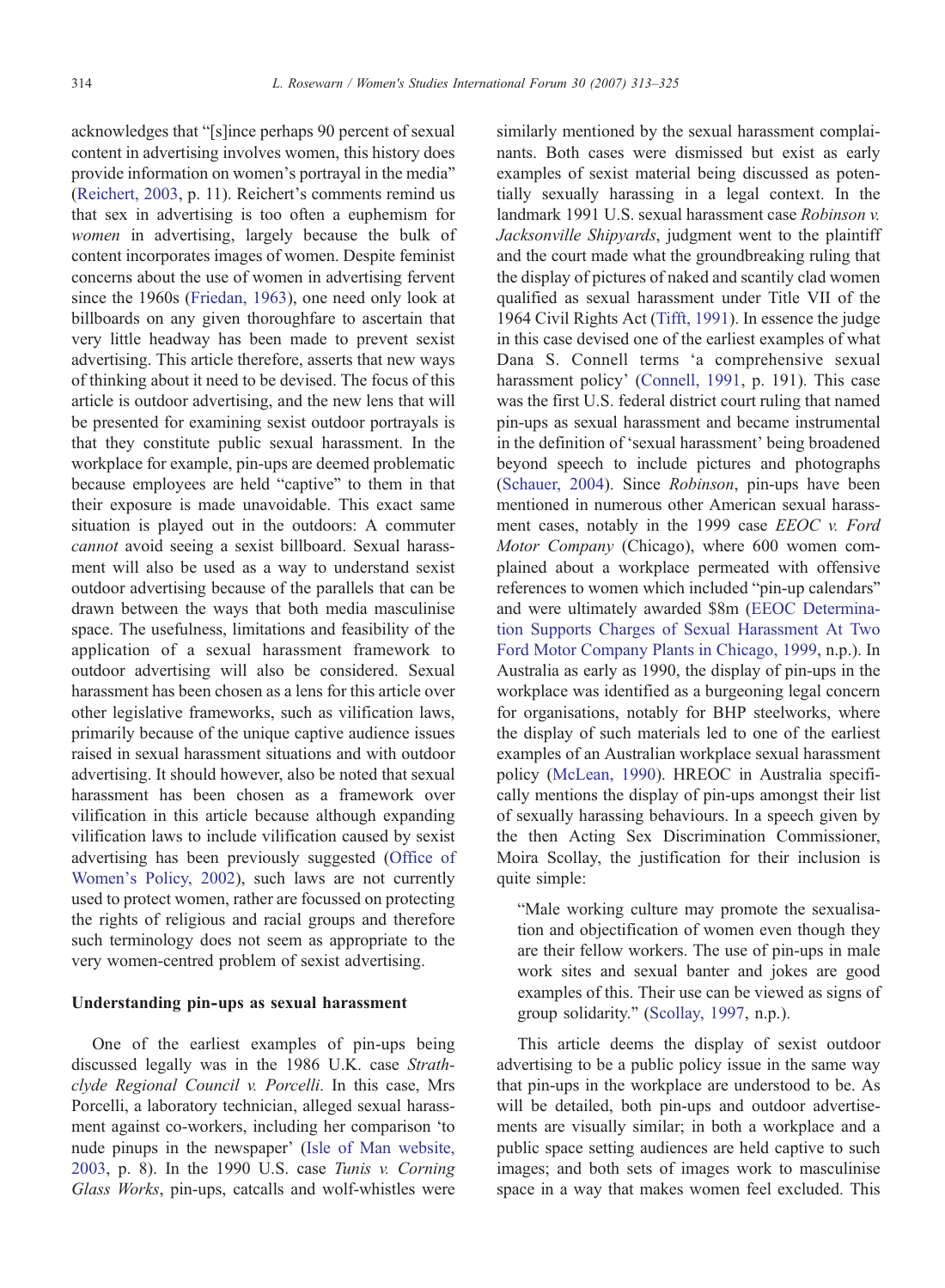article suggests that given the public familiarity with the term as well as legislation existing around sexual harassment, such understandings should come to include highly sexualised outdoor advertising. It should however, be noted that the major shortcoming in using this framework is that while it provides a new lens for examining the issue, doing so in an academic sense is substantially different to expecting legislation to follow suit. According to Australia's Sex Discrimination Act, a person or organisation is liable for their own acts of sexual harassment, any act of victimisation or for causing, instructing, inducing, aiding or permitting sexual harassment to occur. This definition explains that for somebody to be held liable for involvement with sexual harassment according to the legislation, the person(s) responsible need to be easily identifiable. In the outdoor advertising situation, the case of identifying who is liable is not so simple. In a workplace, the employer or organisation is held liable for allowing sexual harassment to occur. In outdoor advertising, many bodies and individuals could be held liable. The 2000 Windsor Smith case in Australia illustrates this quandary well. In 2000, shoe-manufacturer Windsor Smith ran an outdoor advertising campaign which depicted a woman kneeling in front of a man, the man's hand drawing her head towards his crotch. Australia's advertising self-regulator, the Advertising Standards Board (ASB) upheld public complaints about this billboard, thus illustrating the mainstream condemnation of this advertisement. Windsor Smith as the actual advertised brand seems the most obvious candidate for liability. Lisa Trendell, the woman who actually designed the campaign at the corporation's request is obviously also potentially liable. Advertising agencies are often hired by companies to create marketing campaigns, thus perhaps liability is also situated there.

Australian Posters was the company that rented the billboard spaces to the agency which designed the advertisement. They may also be deemed liable. Another candidate for liability is the ASB as the industry self-regulator. While the ASB did uphold complaints about this advertisement, there is much scope for criticism regarding their involvement. The ASB does not engage in pre-vetting of outdoor advertising material before it is displayed. This is different to, for example, television where all commercials in Australia are pre-vetted by the Commercials Acceptance Division of FreeTV Australia [\(FreeTV](#page-10-0) [Australia, 2004\)](#page-10-0). It may be interpreted therefore, that the ASB was responsible for the sexually harassing Windsor Smith billboard being displayed. Unlike

regulators in other countries such as France and the United Kingdom [\(Boddewyn, 1988](#page-10-0)) or Belgium, Italy, Denmark, Germany, Greece and Ireland [\(Advertising](#page-9-0) [Education Forum, 2005,](#page-9-0) n.p.), the ASB is not involved in ongoing media monitoring either. The ASB only reacted in the Windsor Smith case when audience complaints were received. Of course, the ASB does not operate within a legislative framework; has no ability to punish advertisers that display offensive material and it operates with no mandate to engage in preventative activities such as pre-vetting: all of which raise future avenues for research regarding the effectiveness of advertising self-regulation in Australia. Lastly, the government itself could be deemed liable for distancing itself from the regulation of outdoor advertising altogether and allowing an under-performing selfregulatory regime operate.

The situation is complicated. Sexual harassment legislation has been written for sites such as workplaces and educational institutions, rather than public space more broadly. Therefore, this article is merely suggesting that sexist outdoor advertising be considered with the same level of seriousness that pin-ups in the workplace are given that there are many similarities between the two media but only one is prohibited legally. This article is not a recommendation for legislation reform, although further research into such possibilities is strongly advocated.

#### The pin-up

In order to illustrate how contemporary outdoor advertising looks and functions in a similar manner to pin-ups, the actual pin-up medium needs to be explored. Termed by Tifft in her article on sexual harassment as the "workingman's constant companion" [\(Tifft, 1991,](#page-12-0) p. 61), the origins of this medium date back to the nineteenth century ([Solomon-Godeau, 1996\)](#page-12-0). Martignette and Meisel in their book The Great American Pinup describe the pin-up as:

"[an image] that shows a full length view of its subject and characteristically has an element of a theme or some kind of story. The woman in the pinup is usually dressed in a form-revealing outfit… Sometimes, a pin-up may be shown as a nude…" [\(Martignette & Meisel, 1996](#page-11-0), p. 22).

The link between outdoor advertising and pin-ups is by no means tenuous: Pin-ups have long been popular components of advertisements ([Beyer, 2000\)](#page-10-0) and similarly, advertising pin-ups have long been popular elements of contemporary culture, with many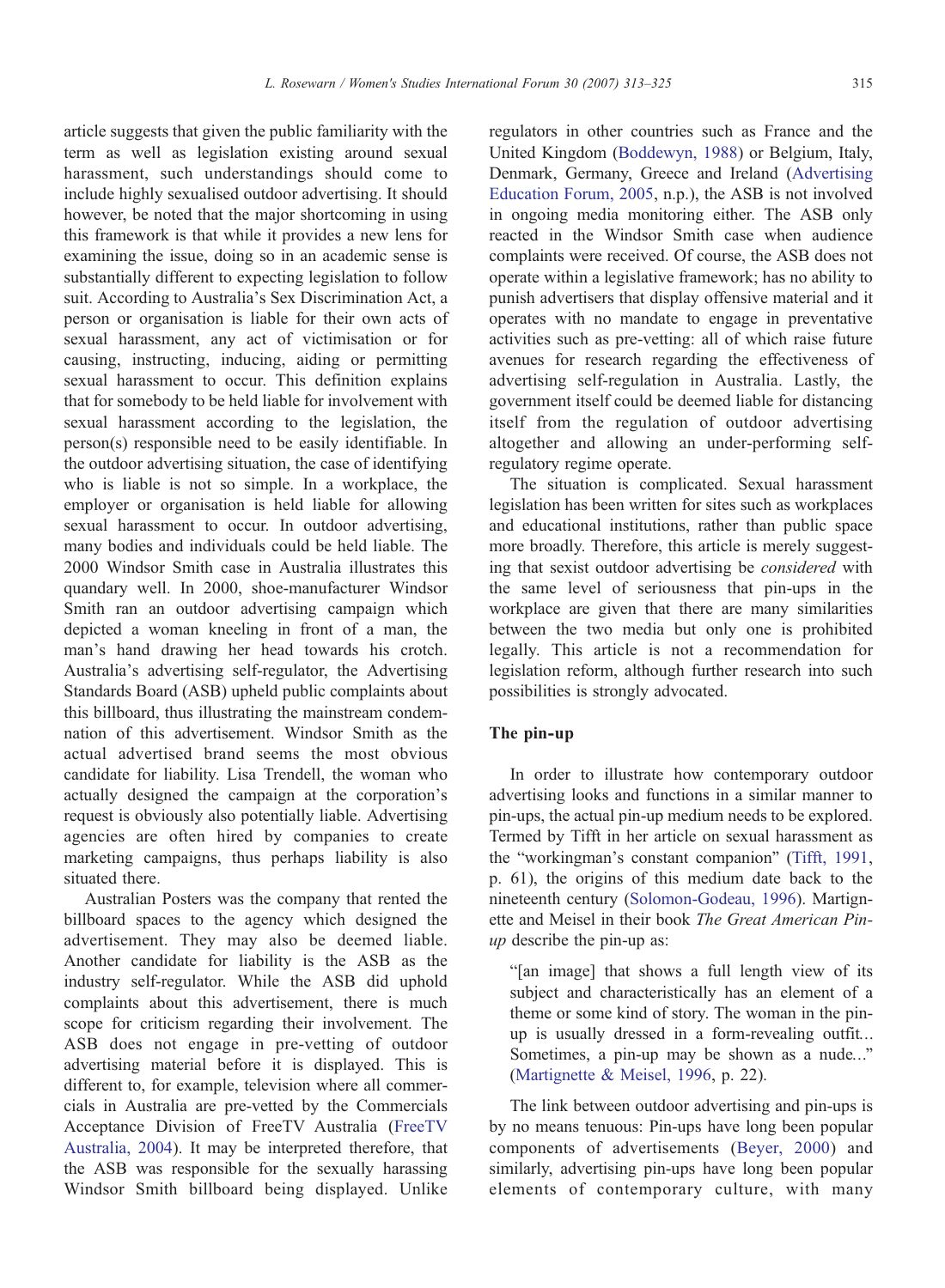advertising posters gaining popularity independent of the product they advertise. While, as this article will explore, there are many grounds on which sexist advertising and pin-ups can be connected, the commercial and popular culture nature of both helps to distance both products from being written-off as 'art'. As art historian Maria Buszek notes in her paper "Of Varga Girls and Riot Grrrls", "unlike the fine art images that it partially appropriated, the pin-up was aimed as a popular audience…" ([Buszek, undated,](#page-10-0) n.p. ). Research exists celebrating the artistic merit of both advertising [\(Henderson & Landau, 1980; Heon, 1999\)](#page-11-0) and pin-ups [\(Beltran, 2002; Bernard, 1999; Betrock, 1993; Beyer,](#page-10-0) [2000; Collins, 2001; Collins, 2002; Reid, 1997](#page-10-0)). Of course, while both products may be interpreted as aesthetically pleasing or creative, both products were designed for purposes other than art. Advertiser Jack Taylor, warns "[d]on't confuse selling with art" (in [Rothenberg, 1994](#page-11-0), p. 113). While seemingly innocuous, Taylor's statement is referring to the fact that advertising is primarily about peddling products, just as pin-ups are about the retail of images of women. Andrea Dworkin in an essay titled "Vargas' Blonde Sambos", criticises pinups, claiming "the drawings are valued because male masturbation is the generous response to female emptiness however expressed or articulated" ([Dworkin,](#page-10-0) [2000](#page-10-0), n.p. ). The masturbation connotations of pin-ups will be returned to later in this article, suffice it to say, Dworkin's comment reflects the overt sexual function that the pin-up serves, again distancing the images from other kinds of non-commercial art. While both products may also have artistic merit, such merit is not the primary explanation for their worth.

While extensive research may document the pin-up as an artform, aside from the aforementioned Dworkin article, very little exists about the sexual politics of the pin-up. The absence of such research is an interesting phenomenon, given that pin-ups are listed by HREOC as an example of sexually harassing behaviour. The comments from Scollay quoted earlier, reflect that there is much to unpack regarding the power dynamics that pin-ups reflect and produce. This article will identify and explore some of the problems with the pin-up medium from a feminist perspective and will later explore how these analyses are similarly applicable to sexist outdoor advertisements.

While it may seem obvious that a pin-up can be interpreted as primarily sexual – as Dworkin claims "the meaning is masturbatory" [\(Dworkin, 2000](#page-10-0), n.p. ) – little research exists exploring the sexual politics being played out when a boy tacks a pin-up to a wall and uses the image for sexual gratification. I propose some

explanations for this research void. Firstly, it might be suggested that the masturbatory appeal of the pin-up is so obvious, that further explanation is redundant. This idea can be illustrated by cultural references to the famous Farrah Fawcett pin-up from the 1970s where the actress was pictured in a revealing red bathing suit. Perhaps simply mentioning this poster *implies* that a boy in possession of it was using it sexually. A webpage providing advice for parents fearing their children might be homosexual claims that "simple observation can determine if the child is basically heterosexual", with one such observation being if the boy "has a picture of Farrah Fawcett on his wall" [\(Webkamasutra.com\)](#page-12-0). Perhaps it is common knowledge that you would not gain appreciation from such an image unless you had a sexual reaction to it. If the pin-up/masturbation link is so obvious, then again, it is reiterating Dworkin's point that the value of pin-ups is primarily masturbatory, which again devalues artistic exoneration of the images and raises particular concerns when so much outdoor advertising looks like pin-ups.

An alternative explanation for the lack of feminist research on the pin-up is that perhaps the medium is viewed simply as a subset of the broader category of pornography, whereby a separate sexual political analysis would repeat existing research [\(Faust, 1981;](#page-10-0) [Jeffreys, 2000; Kutchinsky, 1990; MacKinnon &](#page-10-0) [Dworkin, 1988; Morgan, 1980; Russell, 1998; Wilson,](#page-10-0) [1995; Zillman & Bryant, 1990](#page-10-0)). While the term pin-up all too often calls to mind the "classic" 1950s-type cheesecake images by artists such as Gil Elvgren and Alberto Vargas, pin-ups are still being produced today, and are still being called pin-ups even though the levels of explicitness has changed. A 2005 pin-up by Kevin Clarke titled "Kicking Back" shows a woman lying on her back, her only item of apparel, a pair of knee-high, red and black patent-leather boots. Both breasts (and nipples) are visible, and a small strip of pubic hair can be seen [\(Clark, 2005\)](#page-10-0). In Anthony [Guerra's, 2003](#page-10-0) pin-up, "Secret Sin", a woman is positioned on her back, naked again, except for a pair of knee high boots. Her eyes are closed, her lips slightly parted, one hand is in her hair. While a black cloth runs from under her breasts and between her legs covering her genitals, the positioning of her hand between her legs (on top of the cloth) indicates this is a masturbatory scene ([Guerra, 2003\)](#page-10-0). Such explicit references to sexual performance were not commonplace in 'classic' pin-ups, but are routine staples of pornography now. The change in levels of explicitness in pin-ups is important because it is reflecting the normalisation and mainstreaming of certain kinds of sexualised images. The illustrated cheesecake pin-ups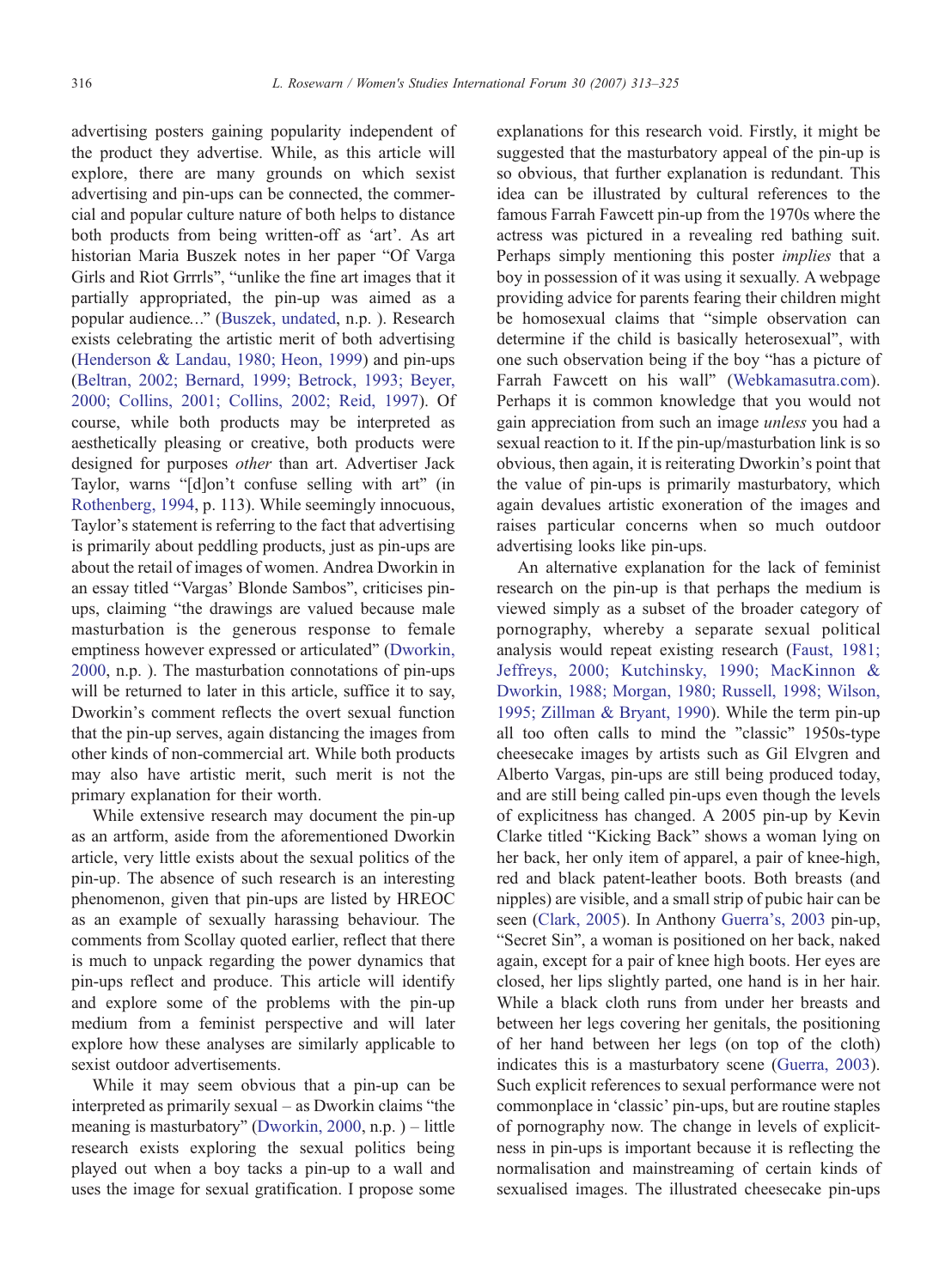were once deemed risqué however, their contemporary acceptance has resulted in the images being mainstreamed to the extent that they now appear on packaging for cosmetics such as American brand Benefit and Australian brand Glamourflage. Such classic pin-ups are also routinely celebrated as art [\(Beltran, 2002; Bernard, 1999; Betrock, 1993; Beyer,](#page-10-0) [2000; Collins, 2001; Collins, 2002; Reid, 1997\)](#page-10-0). The idea of classic pin-up images being commonplace reflects the successful mainstreaming of erotic images of women into the public sphere. Anette Dina Sørensen suggests that this mainstreaming has occurred because pornography has merged with mass culture, through its appearance in advertising, music videos, television and in fashion magazines [\(Sørensen, 2003](#page-12-0)). This article suggests that just as classic pin-ups are now seen as tame and sufficiently arty for packaging cosmetics, more explicit pin-ups are now needed to spark male sexual interests, and similarly more explicit advertising images are needed to get the attention of the audience.

Perhaps little feminist research exists on the pin-up because the distinction between it and pornography is so moot. Both media focus on the sexualised appearance of the women displayed and the appeal of both is primarily sexual. Both media have traditionally been used to incite masturbation, so perhaps analysing pin-ups separately has been deemed unnecessary.

While feminist analyses of pin-ups may not be obvious in existing literature, writing does exist discussing the importance of the pin-up to male adolescent culture. George Lois in a New York Times article claims "'I remember nothing that made me happier during my adolescent years than the monthly arrival on the newsstands of the Petty Girl in the pages of Esquire" [\(Lois, 1997,](#page-11-0) n.p.). Similarly, William Dietrich in The Seattle Times reflects, "[l]ike an adolescent who never forgets a pin-up, hot rod or rock song that poignantly captures the most impressionable years…" [\(Dietrich, 2002](#page-10-0), n.p. ).

While classic-style pin-ups of the "Petty Girl" may no longer be blu-tacked on adolescent boys' walls, it does not mean that the influence of the pin-up has waned. The basic idea of a pin-up is to provide an inexpensive, mass-produced image of a woman for a man's viewing pleasure. The very idea of posting an image of a woman on a wall is not a new thing. Joel Sanders in an article on gender in architecture claims that "architects since Vitruvius have associated the ornamented surface with femininity, not masculinity" [\(Sanders, 1996,](#page-11-0) p. 79). While boys may no longer be posting Farrah Fawcett pin-ups on their walls because their tastes have changed, the desire to look at sexualised images of women has not waned. Similarly, men's desire to display such images publicly has not diminished. As will shortly be discussed, numerous examples exist of outdoor advertising bearing very strong resemblance to the traditional masturbatory pinup images. The consequence of moving pin-ups out of the bedroom and into the public sphere is that in just the same way that a pin-up turns a boy's bedroom into a sexualised space, the sexist outdoor advertisement functions to render public space similarly sexualised. The key difference however, and the ultimate reason why the advertisement becomes harassing, is that just as legislation determines that a pin-up has no place in the workplace, masturbatory images are inappropriate in public space (see [Rosewarne, 2005\)](#page-11-0).

#### Sexist outdoor advertisements as pin-ups

In order to deem sexist outdoor advertisements as sexual harassment, the idea of a sexist advertisement as a pin-up needs to be established. This will be done by identifying how both sets of images are visually similar; how in both a workplace and public space setting audiences are held captive to the images and how both images work to masculinise public space in a way that makes women feel out of place and excluded.

Firstly, it should be established how outdoor advertising and pin-ups tend to be visually similar. As part of my PhD dissertation, I undertook a year long data collection of outdoor advertisements in Melbourne, Australia. All outdoor advertisements that I passed during my daily commute (that contained photographic representations of identifiable central male or female characters), were photographed and the dataset was then analysed through a content analysis method. The findings of this study illustrate well comments made by [Martignette and Meisel \(1996\)](#page-11-0), as well as those made by Dworkin. Firstly, [Martignette and Meisel \(1996\)](#page-11-0) claim that pin-ups tend to show a "full length view" of the subject. I investigated the cropping of photographs to determine at what point of the body the image ended. The analysis of my data supports Martignette and Meisel's claim of the likelihood of a "full length view". While both men and women were more likely to be portrayed in full body shots as opposed to facial shots in outdoor advertisements, this trend was more distinct for women: 66% of females were found in the two categories where the greatest amount of body was displayed, in comparison to only 50% of males portrayed similarly.

This predominant focus on bodies is an interesting and problematic trend. Hall and Crum for example,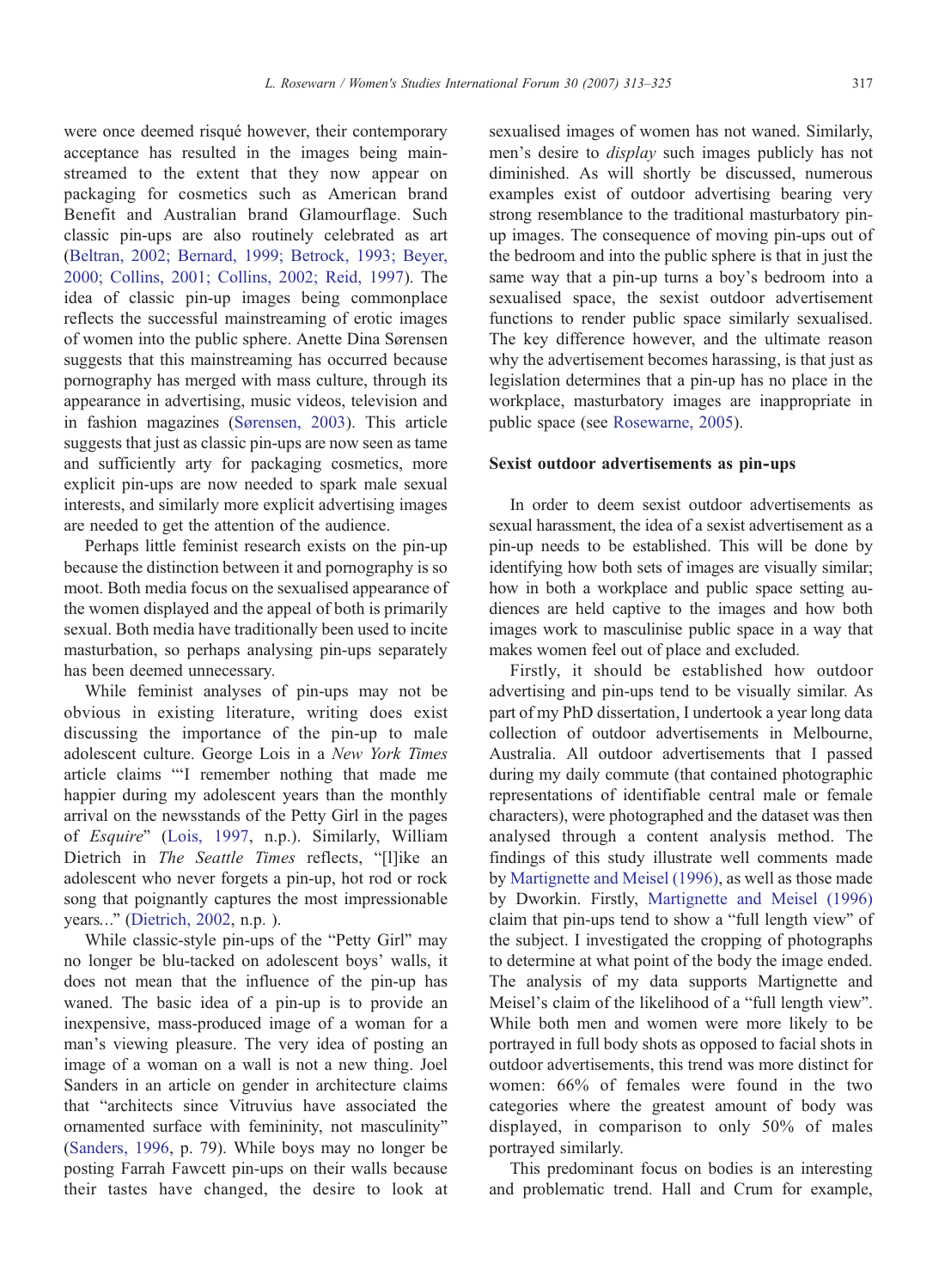argue that a consequence of focusing on bodies rather than faces is that the inferred message is that "women are 'bodies' rather than 'somebodies'" ([Hall & Crum,](#page-10-0) [1994](#page-10-0), p. 335). Dodd et al. argue that through the different levels of importance placed on the body, as opposed to the face, a subtle message is sent: i.e., that while intelligence and personality are communicated through faces, only attractiveness is communicated through the body [\(Dodd, Harcar, Foerch, & Anderson,](#page-10-0) [1989](#page-10-0)). Archer et al. claim that the more prominent the body in the photograph, the more important nonintellectual qualities such as attractiveness and emotion rate ([Archer, Iritani, Kimes, & Barrios, 1983\)](#page-9-0). The predominance of body shots of women in my data collection indicates that presentations fall sway to the objectified-woman stereotype that feminists have long been bemoaning ([Friedan, 1963; Kilbourne, 1999\)](#page-10-0). The pin-up of course is a far more overt illustration of this, where a woman's exclusive value is pinned to her appearance. Dworkin's description of the visual elements of the pin-up help illustrate this:

"Vargas' subject – or object, to be more precise – is some lazy, fetishistic view of white women, pale women, usually blonde; the drawing itself delineates the boundaries of nonexistence, a white, female nonentity… There [is] no fat because there is no flesh" ([Dworkin, 2000,](#page-10-0) n.p.).

Dworkin's description coincides well with my PhD data analysis. Of the 137 advertisements with female central characters that I analysed, 93% of those portrayed were white-skinned. Interestingly, while the analysis of my advertisements conflicts with Dworkin's comments regarding 'blonde' (only 35% of my female characters were blonde, compared to 52% brunette), the idea of there being "no fat because there is no flesh" is precisely the results my analysis reached. My study used the nine-point Contour Drawing Rating Scale devised by Thompson and Gray ([Thompson & Gray, 1995](#page-12-0)) which is a scale often used in body-image research [\(Cusumano & Thompson, 1997; Furnham, Badmin, &](#page-10-0) [Sneade, 2002; Patel & Gray, 2001; Riva, 1998](#page-10-0)). My analysis indicated that 71% of the females portrayed were identifiable as being at the four thinnest points of the nine-point scale.

Of particular importance is Dworkin's description of the pin-up as a "nonentity", a theme that ties in well with classic feminist arguments claiming women's objectification in advertising [\(Friedan, 1963; Kilbourne, 1999\)](#page-10-0). The pin-up's "nonentity" status is first established by the focus on her body rather than her face, this process rendering personality and identity of little interest: as

illustrated in both advertising and pin-ups. My data also supports this "nonentity" status in that just under half of the women portrayed were photographed on plain or neutral backgrounds, as opposed to being situated in a specific setting (i.e., a kitchen, workplace or outdoors). Allan and Coltrane, in their comparison of gender displays in television commercials from the 1950s compared to the 1980s, noted that in the 1980s, 70% of women were pictured as "free-floating" — i.e., that their display was without reference to work or family activity [\(Allan & Coltrane, 1996](#page-9-0): 192). While the authors do not devote any time to explaining this "free-floating" phenomenon, their description does provide an interesting way to think about the high number of women portrayed in studio settings in my data. A possible explanation for this "free-floating" could be that this is again something that emphasises women's non-entity status: i.e., if women were shown in a workplace or the home one may be given insight into their identity; something that would be a wasted effort if the real focus is on their appearance. Dworkin questions, "[i]f women existed in any one of these drawings, would men be similarly aroused; or is the absence itself the turn-on?" [\(Dworkin, 2000,](#page-10-0) n.p.). Perhaps, just as making these women non-entities means that no distractions from appearance are provided, it is not only lack of identity and personality that is arousing for the male audience but the 'absence' is appealing too: i.e., absence of intellect, absence of a challenge. Of course, the fantasy element present in both media might suggest that the women have been included simply for their ability to arouse, therefore their engagement in any activities other than posing would detract – and distract – from her primary task.

The classic pin-up images often portray women in underwear, lingerie or swimwear. Interestingly, in my data analysis there were 13 examples of women portrayed in lingerie or underwear and another 13 portrayed in swimwear. Interestingly, of these 26 images, only 6 were actually advertising lingerie, underwear or swimwear! This statistic illustrates a very blatant use of pin-up-style images to draw attention to an unrelated product. Just as previous research has detailed direct references to pornography in outdoor advertising [\(Rosewarne, 2005\)](#page-11-0), as these underwear, lingerie and swimwear images illustrate, there are many specific examples whereby the outdoor advertising medium is referencing (if not directly copying) the pin-up medium. This point will be illustrated by drawing from examples included in my data collection.

A 2003 outdoor advertisement for Rexona 'body refreshers' depicts a seated woman wiping her neck with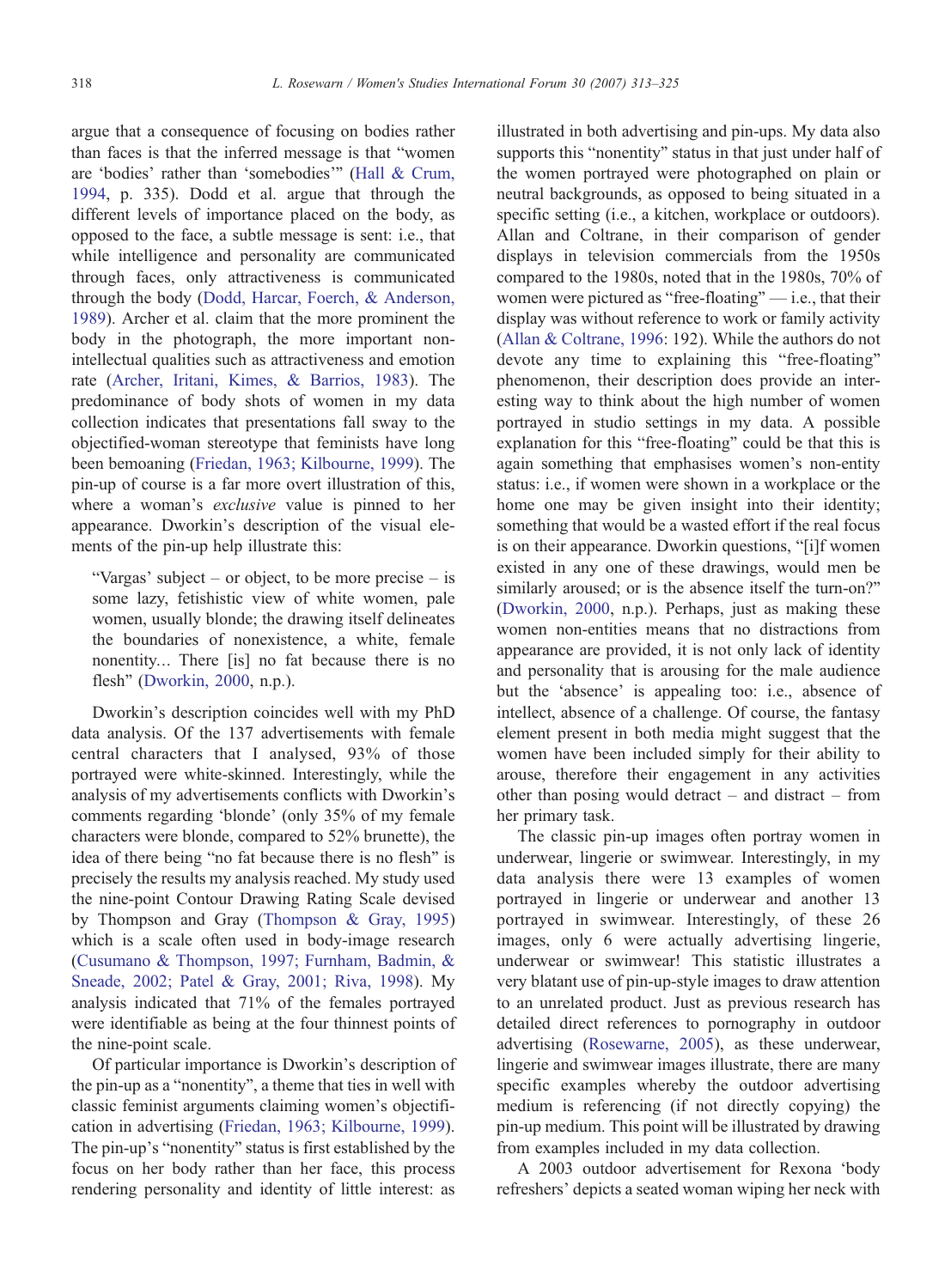a "body refresher" towelette. Her shirt is open revealing her bra, and her skirt is short and flared, enabling both knees and the majority of one calf to be displayed. A seated woman engaged in grooming is a common pin-up pose, but a specific pin-up that this Rexona advertisement bares resemblance to is a 1956 Elvgren pin-up titled "All Set" ([Elvgren, 1956\)](#page-10-0). This image shows a woman seated similarly, wearing a low cut, cleavage-revealing dress, with the skirt flared and positioned to the side so that her bare legs can be revealed. She is posed about to powder her nose. The Rexona image can also be likened to a 1954 Zoë Mozert pin-up titled "Specially For You" [\(Mozert, 1954](#page-11-0)). Again, the woman is portrayed wearing a low-cut dress pushed aside so that her legs are displayed. In this picture, the woman is sitting atop a haystack eating strawberries.

Another 2003 Rexona advertisement, shows a woman wiping her neck, shirt open, bra-displayed, leaning back against a car. The image of a sexualised woman portrayed with a car is a pin-up staple. A Bill Medcalf pin-up from the late 1940s shows a woman in a fitted white jumspuit, seated on a car, her jumpsuit unzipped to draw attention to cleavage and large breasts [\(Medcalf, c.1940s\)](#page-11-0). An Elvgren pin-up from 1950 titled "Jill Needs Jack", shows a woman with a fitted brown dress and very large breasts, sitting on the bumper bar of a car, holding a mirror and about to apply lipstick [\(Elvgren, 1950\)](#page-10-0).

A 2003 Loreal Paris advertisement shows a naked woman bent at the waist, her breasts touching her knees, her nipples not visible, her face cropped out. This manner of presenting a woman completely naked without actually showing nipples or genitals is a theme prominent in pin-ups. An Elvgren pin-up titled "Bare Essentials" from 1957, shows a naked women getting dressed in a jungle [\(Elvgren, 1957](#page-10-0)). While we can see she is naked, her arm obscures her nipples, and a raised knee conceals her genitals. In an undated Mozert pin-up c.1950, a naked woman is kneeling down, her breasts and genitals again concealed ([Mozert, c.1950](#page-11-0)). Numerous pin-ups done by George Petty in the 1950s and 1960s also follow this theme. A particularly interesting example is a woman posed similarly to the aforementioned Mozert pin-up, with her face completely obscured by her hair ([Petty, c.1950s/1960s\)](#page-11-0).

A naked woman, shot from behind with half of a buttock (but no anal cleavage visible), was the central image for a 2003 Samsung advertisement. The image of a naked woman portrayed with a focus on her bare back can be likened to an Elvgren work from 1948 titled "Jeepers, Peepers" ([Elvgren, 1948](#page-10-0)). The image is near identical to the Samsung advertisement, except the

cropping is different; in the pin-up, the woman's face and submerged legs are visible. A Bill Randall work from the 1950s/1960s, again positions the woman in the same manner as the Samsung and Elvgren work, but turns her body slightly to also include the side of a breast [\(Randall, c.1950s/1960s\)](#page-11-0). In the 2003 Heaven ice-cream outdoor advertising campaign, naked women were portrayed submerged face down in ice creams, most of their breasts and genitals concealed. Such posing is witnessed in pin-ups, notably an Edward Runci image from 1965 titled "Record Catch", which shows a topless woman posed the same way, but submerged in the ocean, her bikini caught on a fishing hook ([Runci,](#page-11-0) [1965\)](#page-11-0).

Lastly, a 2003 Rosemount wine advertisement shows a woman skipping through a rain shower of berries, shielded by a large umbrella. This pose, and notably the use of an umbrella as a prop, is similar to numerous pinups: A 1939 Elvgren pin-up titled "Disturbing Elements" has a woman seated on a trunk, an umbrella shielding her from a downpour ([Elvgren, 1939](#page-10-0)). An Elvgren image from the 1940s titled "Skirting Trouble", shows a woman with a yellow parasol walking a German Shepherd, while she inspects a ladder in her pantihose ([Elvgren, c.1940s\)](#page-10-0). A 1947 Elvgren image titled "I've Been Spotted" depicts a woman with an orange parasol, lifting up her dress to show off black stockings ([Elvgren, 1947](#page-10-0)).

A criticism of pin-ups presented by this article – and one that similarly applies to outdoor advertising – is that very narrow representations of what constitutes beauty are illustrated. On the first level, this can be understood as a problem because each medium can be interpreted as being prescriptive for what men should be attracted to. This point is illustrated by Lois in his article about the pin-up:

"We all have our sexual fantasies, and I was forced to confess to mine… I can't remember if I was a leg man before I saw my first Petty Girl, but he certainly helped develop my eye, and his work made the 40s the era of the leg. Just as the cool, unapproachable Gibson Girl was the feminine ideal of young men at the turn of the century, the voluptuous Petty Girl, telephone in hand, became the ideal of their wideeyed sons." ([Lois, 1997](#page-11-0), n.p.).

Just as Lois' article indicates, pin-ups help define what men find attractive, in the process they are also helping define the way women should aspire to look. This idea illustrates an interesting cross-over between advertising and pin-ups, whereby in the days of the classic pin-ups advertisers actually took advantage of pin-up appeal to exploit female body insecurity: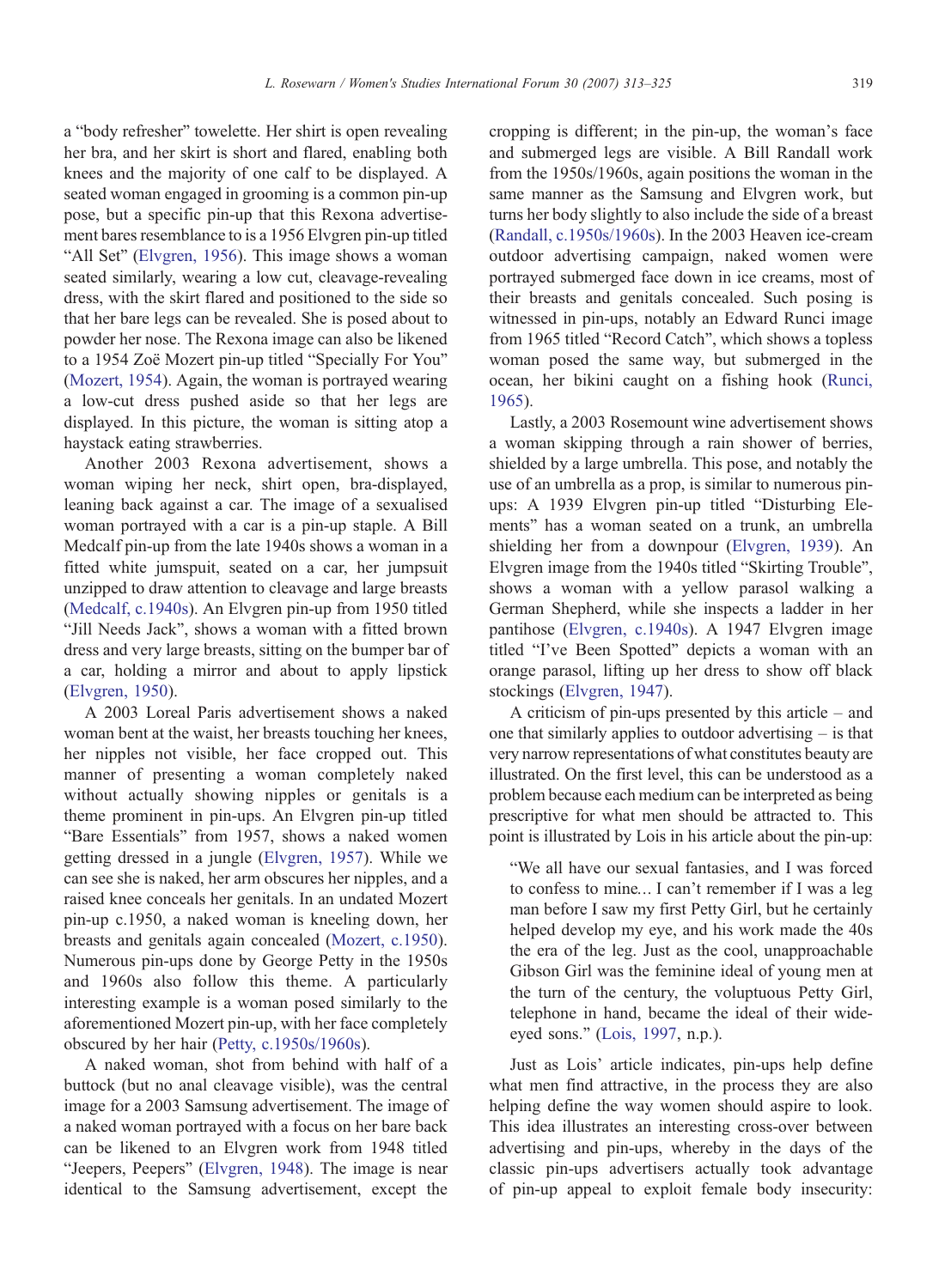Buszek's article discusses advertising for Jergens cosmetics which encouraged women to "Be his Pinup Girl" [\(Buszek, undated](#page-10-0), n.p.). The idea of sexual images – notably pornography – mainstreaming certain attributes such as hairless genitals and therefore encouraging men to expect such aesthetics – as well as prompt women to mimic them – are issues discussed in Sheila Jeffreys' Beauty and Misogyny where she analyses porn-inspired trends such as Brazilian waxing and labiaplasty ([Jeffreys, 2005\)](#page-11-0). While pin-ups and pornography may contribute to engagement with beauty practices as Jeffreys' argues, it is difficult – if not impossible – to directly connect pin-ups and advertising to other negative consequences. This said, research has implicated the media in negatively affecting body image and self esteem through the promotion of unrealistic beauty images ([Durkin & Paxton, 2002; Lavine,](#page-10-0) [Sweeney, & Wagner, 1999; Myers & Biocca, 1992;](#page-10-0) [Stice, Schupak-Neuberg, Shaw, & Stein, 1994](#page-10-0)). When outdoor advertising is taking its inspiration from pin-ups and utilising almost exclusively young, thin, white female models, the large number of women who do not fit this archetype may be left prone to the negative consequences that may ensue.

Another criticism of pin-ups, and one particularly applicable to a feminist critique of advertising imagery, is the different ways men and women are portrayed in them. Cinema theorist, Richard Dyer, has written extensively about the male pin-up ([Dyer, 1992\)](#page-10-0). Dyer's research reminds us not to forget that adolescent girls also pin posters of male heart throbs onto their walls. This reminder is a point often raised by critics of feminist work on advertising who note that men are also sexualised in advertising ([Bordo, 1999; Ehrenreich,](#page-10-0) [1983; LaFrance, 1995; Light, 2002; Mosse, 1996;](#page-10-0) [Rohlinger, 2002](#page-10-0)). The important point to note here however, is that in my data analysis, 77.5% of the central characters in outdoor advertising were women. This on its own makes female portrayals of far greater concern than a far smaller number of male portrayals. Also, it should be noted that when men are included in advertising, their posing is different to female presentations, a point well made by Dyer: "[w]here the female model typically averts her eyes, expressing modesty, patience and a lack of interest in anything else … [t]he male pin-up, even at his most benign, still stares at the viewer…" ([Dyer, 1992,](#page-10-0) p. 104-9).

Dyer's ideas very much parallel feminist critique of outdoor images which argue that sexualised images of men and women simply cannot be analysed in the same manner. Feminist sociologist Eva Cox summarises this idea well: "[y]ou can't always apply the same gender

analysis… Objectifying women on its own is not a problem. But part of the problem is that it feeds into the idea that women are just there to be fucked" [\(True lies,](#page-12-0) [2004](#page-12-0), n.p.).

Another critique of advertising and pin-ups is their shared relationship with pornography. Lois' article discusses Playboy founder, Hugh Hefner, who claims that a Petty bunny costume inspired his Playboy Bunny [\(Lois, 1997](#page-11-0)). Perhaps a stronger link is Hefner's own claim that pin-ups were Playboy's ultimate inspiration:

"The idea to use naked girls in *Playboy* came from serving in the war—that was the time when pin-ups enjoyed major celebrity because soldiers pinned up the pictures on the barracks. The pictures were drawings done by George Petty or Alberto Vargas, and they were inside men's magazines" [\(Hefner, 2003](#page-10-0), n.p.).

Buszek argues that through the "new kind of pin-up – the "Playmate"" – Hefner helped "fill the void left by the disappearance of images of the sexualized female in broader popular culture" which had come to an end due to – among other social changes – feminism ([Buszek, undated,](#page-10-0) n.p.). It could therefore be argued that just as pin-ups inspired Playboy and contributed to the acceptance of sexualised images of women, they also prompted the mainstreaming of these images into popular culture with their move into the public sphere through media such as outdoor advertising ([Rosewarne,](#page-11-0) [2004, 2005](#page-11-0)).

An important manner in which sexist outdoor advertisements can be likened to pin-ups in the workplace is the way in which audiences of both media are held captive. In his article on free speech and hostile environments, Jack M. Balkin argues that "[s]imply put, a person trapped in a hostile work environment is a 'captive audience' for First Amendment purposes with respect to the speech and conduct that produce the discrimination" ([Balkin, 1999](#page-9-0), p. 17). Balkin quotes from the judgment in the aforementioned Robinson v. Jacksonville Shipyards case where Judge Melton claimed "female workers… are a captive audience in relation to the speech that comprises the hostile work environment" ([Balkin, 1999,](#page-9-0) p. 17). Like employees in a workplace where pin-ups are displayed, viewers of outdoor advertisements come to constitute a captive audience because they are unable to avoid the imagery displayed. Connecting "captive audience" ideas to advertising is not unprecedented: These issues were combined in the 1974 U.S. case of Lehman v. City of Shaker Heights where a ban on political advertising on public buses was upheld on the grounds that passengers were a "captive audience" ([Bjorkman, 1986\)](#page-10-0).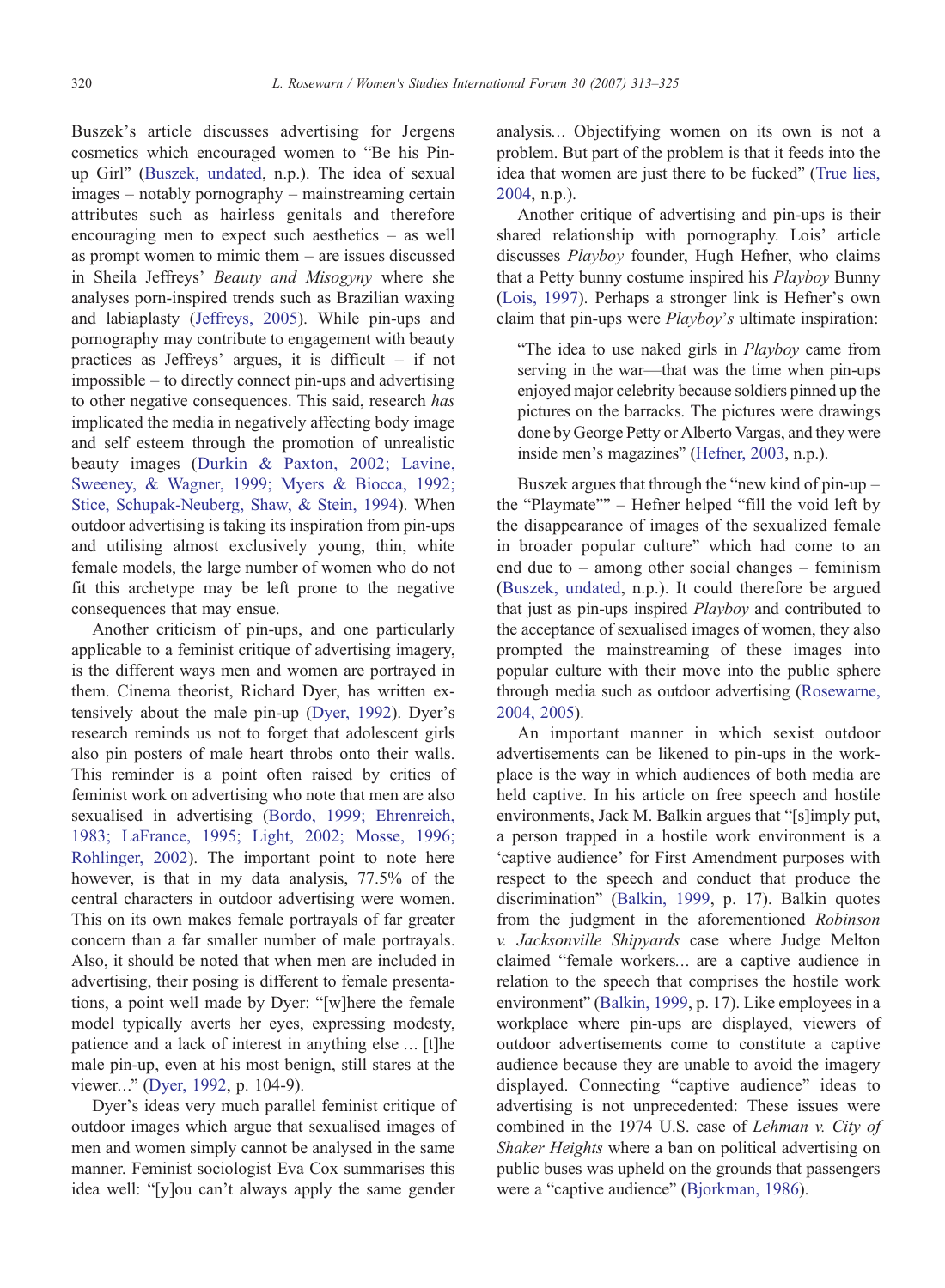The sexualisation of space that both pin-ups in the workplace and outdoor advertising achieves raises some important public policy issues. In Joshua Goldstein's book War and Gender, he explores the popularity of the pin-up in World War II, notably amongst the US forces. He discusses that while the pin-up craze was being criticised by moralists, officers determined that pin-ups actually contributed to soldiers' morale ([Goldstein,](#page-10-0) [2001\)](#page-10-0). Demonstration of masculinity is an essential task of a soldier ([Brownmiller, 1975; Copelon, 1994;](#page-10-0) [Enloe, 1983, 1987, 2000; Lentin, 1997; Moser & Clark,](#page-10-0) [2001; Reardon, 1985; Stiglmayer, 1994\)](#page-10-0) and engagement in sex acts is often noted as an important way for a man to act out masculinity and maintain morale, an idea prominent in literature regarding prevalence of rape and use of prostitutes during times of conflicts ([Moser &](#page-11-0) [Clark, 2001; Nikolic-Ristanovic, 1996; Stiglmayer,](#page-11-0) [1994; Sturdevant & Stoltzfus, 1992](#page-11-0)).

The morale-boosting function of pin-ups helps explain the function of sexist outdoor advertisements in public space: just as the pin-up excites the soldier and reinforces his masculinity, the sexist advertisement can be understood to excite the male passers-by, marking the space as a male domain. In his judgment in Robinson, Judge Melton wrote that such a "boys' club" atmosphere was "no less destructive to workplace equality than a sign declaring "Men Only"" (in ([Tifft, 1991,](#page-12-0) p. 61). Such a comment is reiterated by the comments made by Scollay cited earlier, in relation to such images working to "solidify" inclusion of men and thus exclude others in a workplace. Comments made by victims of sexual harassment highlight the socially exclusionary consequences of exposure to such pin-ups. Lynne Larkin experienced sexual harassment during her time working for the CIA in the U.S., where the harassment included exposure to "pin-ups". Larkin claims that a problem with the culture she worked in was "[t]hey don't get it that it sends a message to all women that this is what they think of them" ([The angry women of the CIA: discrimination](#page-12-0) [and sexual harassment are among the complaints made](#page-12-0) [against the agency, 1995,](#page-12-0) n.p.). Larkin's sentiments are echoed in a 1992 Western Australian case where two women engaged in a sexual harassment suit against their employer, miner Press Clough Joint Venture. Prior to the case going to court, the two women had requested pinups and pornography be removed from their workplace. While their employer did remove some of the offensive material, following this, the two women were subjected to derogatory comments being written about them on walls around the workplace, including in the men's toilets ([Desiatov & Robson, 1992](#page-10-0)). If pin-ups can make a woman feel excluded and objectified in a workplace

environment, it would be naïve to think such emotions are not replicated when an outdoor advertisement similar to a pin-up is displayed in public space (see [Rosewarne,](#page-11-0) [2005,](#page-11-0) for an extended discussion of this idea).

The linking of sexist advertising to sexual harassment is not a new thing. In 1991 in the U.S., four women engaged in a successful sexual harassment suit against their employer, Stroh Brewery. Part of the plaintiffs' claims was that their harassment was motivated by advertising campaigns including the Old Milwaukee "Swedish Bikini Team" beer advertisement. The infamous campaign, featured large-breasted blonde women in bikinis brought in to party with a small group of men. The female employees at the Brewery claimed that the sexism portrayed in the commercial permeated the company and caused sexual harassment in the workplace [\(Schultz, 1998\)](#page-11-0). Similar kinds of sexual harassment inspired by advertising have occurred in Australia, notably concerning harassment of female bartenders inspired by a beer campaign (see [Rosewarne, 2005\)](#page-11-0).

It should also be noted that there are examples of sexual harassment actually in advertisements. In 2004, a French advertisement for designer Sisley showed a woman having her breast groped by a male hand [\(Thiessen, 2004\)](#page-12-0). Also in 2004, Galeries Lafayette, a French department store, depicted model Laetitia Casta with a black eye ([Thiessen, 2004](#page-12-0)). In Australia in 1993, a case against four women accused of vandalising a billboard depicting a woman being sawn in half was dismissed, the magistrate noting that "[t]he real crime in this matter was the erection of these extremely offensive advertisements… [\(Sweet Justice, 1993,](#page-12-0) p.39). Perhaps it was, therefore, only a matter of time before sexual harassment became not only a consequence of, but actual inclusion in outdoor advertisements. Sexual harassment in advertising reflects not only attention-getting techniques being deployed by advertisers, but also the mainstreaming and normalisation of the sexualised violence apparent in contemporary pornography.

## Thinking about sexist advertising as sexual harassment

Using language such as "sexual harassment" is important because it is a term people are familiar with and it is something backed up by legislation. The threat of repercussion grounded in sexual harassment litigation is something that could make advertisers potentially cautious. Garfield argues that the Stroh Brewery case discussed earlier was "a force more powerful than the most inflammatory screeds of Dworkin, Catherine McKinnon [sic], and Susan Faludi put together"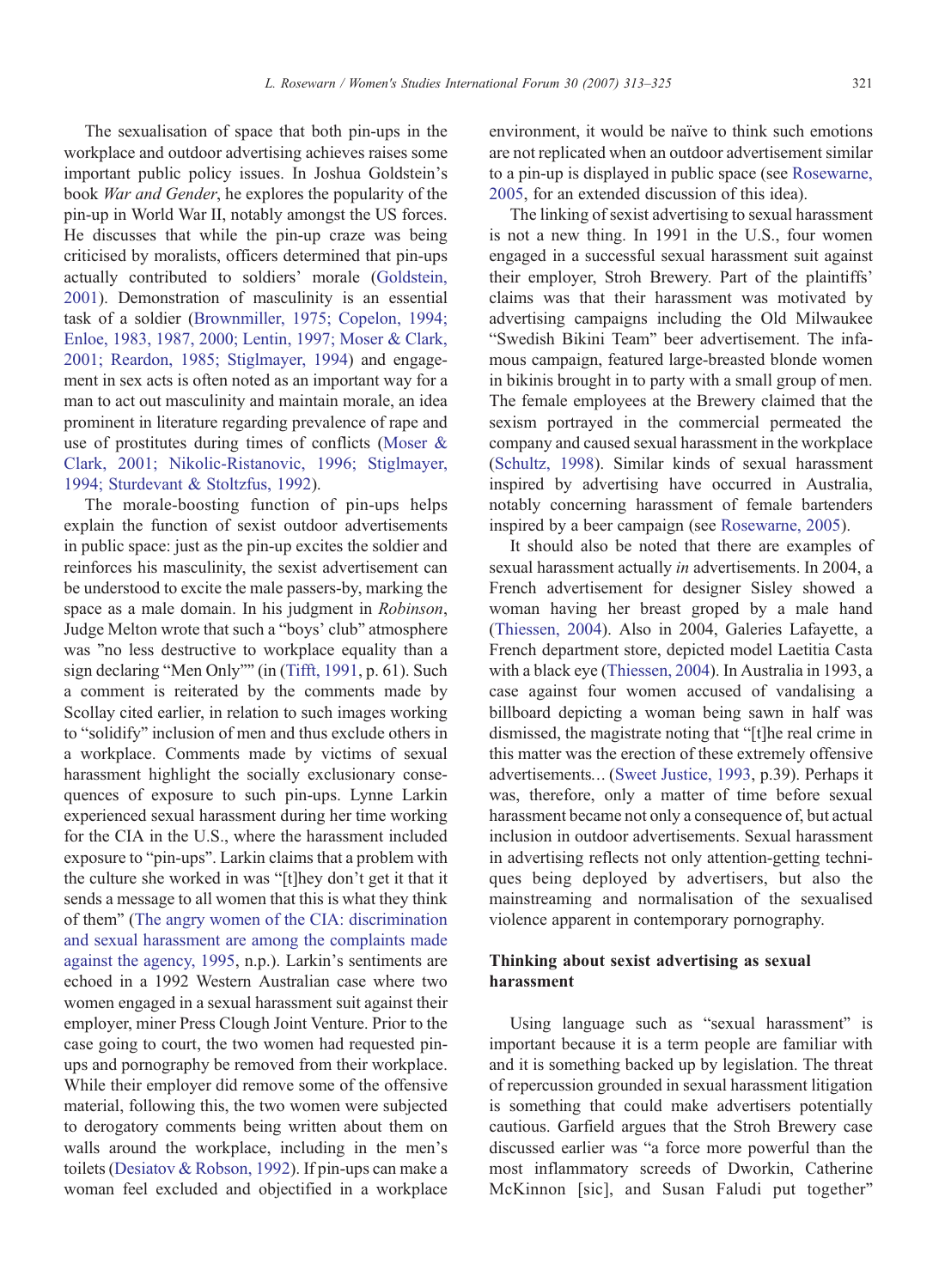<span id="page-9-0"></span>[\(Garfield, 2003,](#page-10-0) p. 76). It was more powerful than feminist "screeds" because it was about money: Garfield notes that Old Milwaukee's sales dropped "precipitously" in the wake of the court case [\(Garfield, 2003,](#page-10-0) p. 76). While female self-esteem and inclusion is unlikely to be of interest to most corporations, litigation is. The costs of sexual harassment litigation are well documented [\(Governor's Task Force on Sexual Harassment, 1993\)](#page-10-0), as are costs associated with financial compensation, opportunity costs, staff morale, absenteeism, employee turnover and productivity [\(Deen, undated; HREOC,](#page-10-0) [1996; Lardner, Lackaff, Schwartz, Roebuck, & Ham](#page-10-0)[mell, 1998; Public Service and Merit Protection](#page-10-0) [Commission, 1999; Van Zandt, 2001; Walters, 2000\)](#page-10-0). Another detrimental cost – as illustrated by the Stroh Brewery case – is bad publicity (Aalberts & Seidman, 1996). It should of course, be noted that sometimes "bad" publicity is actually an overt intention of the advertiser. Australian advertiser John Singleton typifies this idea, commenting on a controversial beer advertisement he produced for Eagle Bitter in the 1990s: "[m] en figure that they ['feminazis'] hate us, we hate them so it's a positive if they hate the advertising for our beer" (Are offensive ads more effective?, 1998, n.p.). While legislation does not currently include outdoor advertising, if it did, the threat of such high costs following sexual harassment claims, may prove a significant deterrent to advertisers producing harassing images.

This article acknowledges that using sexual harassment as a way of thinking about outdoor advertising presents difficulty outside of academia. Of course, the irony that underpins this difficulty is worth acknowledging. Martin L. Gross, in his opinion piece on sexual harassment, notes the irony between sexual harassment laws in a culture that is otherwise saturated with such imagery: "In sexual harassment, it has ruled that a woman can sue if the work environment is "hostile" because of pin-up pictures, a Puritan concept in a sex-drenched society" ([Gross, 1997,](#page-10-0) n.p.). While Gross's article is actually a critique on what he terms "political correctness", he reiterates an important question: i.e., how are pin-ups in the workplace any different than what we see in on our billboards? Pin-ups, as discussed earlier, have had a long history of inclusion in advertising and are similarly identified as sexually harassing behaviour by HREOC. If sexual pin-ups, posters, cartoons and graffiti are prohibited in workplaces, why are they tolerated in public space?

#### Conclusion

While this article maintains that the incorporation of sexist outdoor advertisements into sexual harassment

legislation should be considered, this article is not formally recommending this. Instead, this article presents sexual harassment as a new framework for understanding the harms of sexual harassment, suggesting "sexual harassment" as a way for these images to be critiqued and protested against. Just as pin-ups are sexualised and objectified images of women, so too are too many outdoor advertisements. Understanding these advertisements as sexually harassing masturbatory images may be one way to deliver the issue some well-earned public policy attention.

While there is obvious difficulty in translating the academic argument presented in this article into policy reform, nonetheless, numerous other avenues for policy development are raised. This article has demonstrated that there is an obvious problem with the content of outdoor advertising. In Australia, and in most of the Western world, outdoor advertising is "controlled" through self-regulation. The self-regulator in Australia, the ASB, like most advertising self-regulators, has very limited powers. The body does not, for example, have the power to remove offensive advertising, nor does it have the power to financially penalise recalcitrant advertisers. Given the popularity of self-regulation amongst the major stakeholders, it stands to reason that self-regulatory bodies are the ideal focal point for reform to the way advertising is controlled. This is, of course, an obvious area for future research.

#### Acknowledgements

With thanks to Sheila Jeffreys and Jeff Keddie for their assistance with early drafts of this piece and to the referees for their generous feedback.

#### **References**

- Aalberts, Robert J., & Seidman, Lorne H. (1996, October). Sexualharassment policies for the workplace: A tale of two companies. Cornell Hotel and Restaurant Administration Quarterly, 37(5), 78−86.
- Advertising Education Forum. Retrieved 23 April, 2005 from [http://](http://www.aeforum.org/) [www.aeforum.org/](http://www.aeforum.org/)
- Allan, Kenneth, & Coltrane, Scott (1996, August). Gender displaying television commercials: A comparative study of television commercials in the 1950s and 1980s. Sex Roles: A Journal of Research, 35(3-4), 185−204.
- Archer, Daniel, Iritani, Bonita, Kimes, Debra D., & Barrios, Michael (1983). Face-ism: Five studies of sex difference in facial prominence. Journal of Personality and Social Psychology, 45, 725−735.
- Are offensive ads more effective? Ad News. (1998, 4 December). (Retrieved 14 March 2002, from [http://www.adnews.com.au/](http://www.adnews.com.au/effect3.htm) [effect3.htm](http://www.adnews.com.au/effect3.htm)).
- Balkin, Jack M. (1999). Free speech and hostile environments.Columbia Law Review (99). (Retrieved 01 June 2005, from [http://](http://www.yale.edu/lawweb/jbalkin/articles/frsphoen.htm) [www.yale.edu/lawweb/jbalkin/articles/frsphoen.htm\)](http://www.yale.edu/lawweb/jbalkin/articles/frsphoen.htm).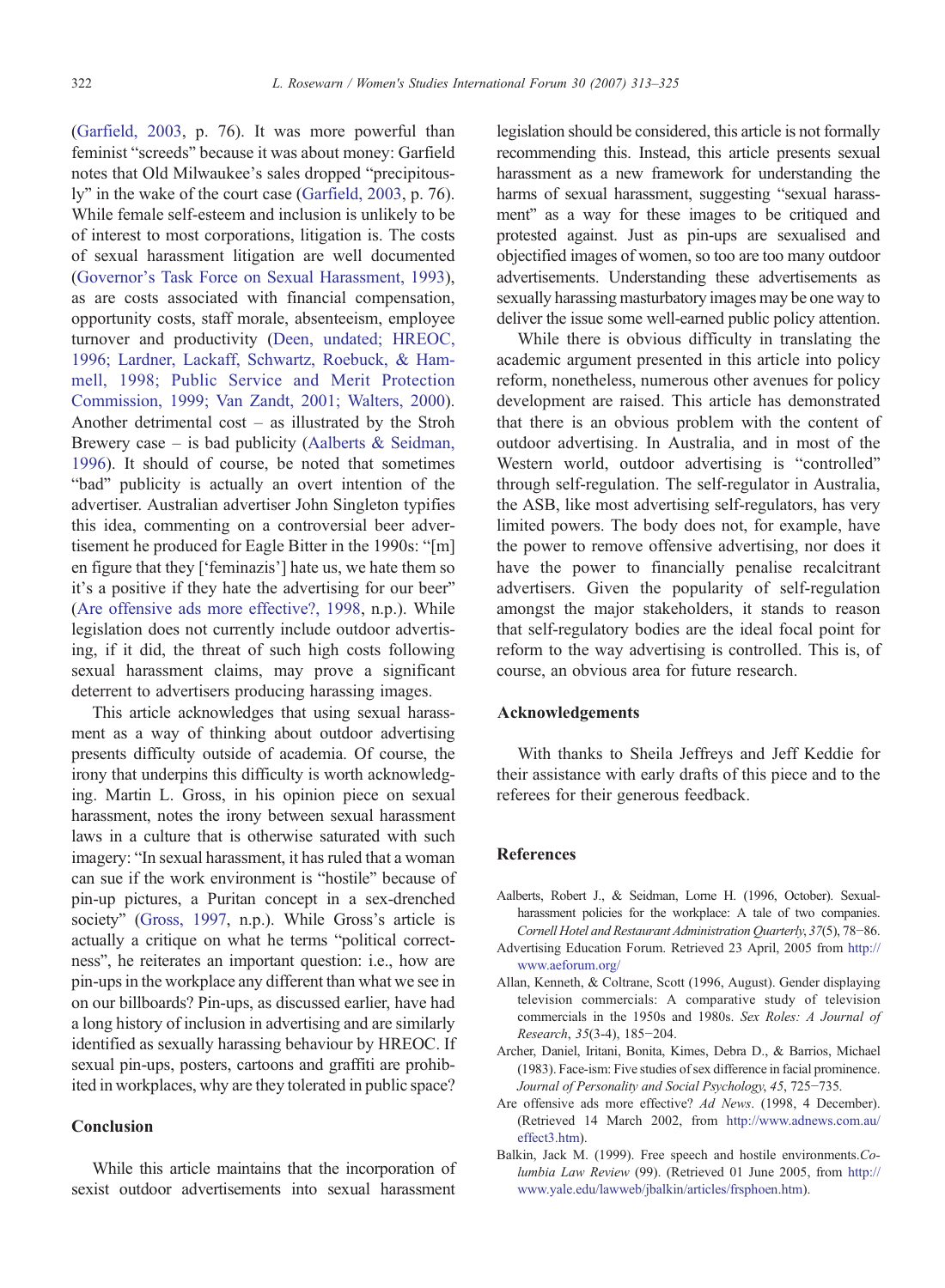- <span id="page-10-0"></span>Beltran, Fred (2002). Pin-up girls from around the world. Los Angeles, CA: Humanoids Publishers.
- Bernard, Bruno (1999). Pin-ups: Guide to pin-up photography. Koln: Benedikt Taschen Verlag.
- Betrock, Alan (1993). Pin-up mania!: The golden age of men's magazines, 1950–1967. Brooklyn, N.Y.: Shake Books.
- Beyer, Chris H. (2000). Coca-cola girls: An advertising art history. Portland, Oregon: Collectors Press.
- Bjorkman, James J. (1986, May). From Lehman to Smith Haven Mall: Evolving federal and state restrictions on political advertising. Annual Survey of American Law, 1985(3), 713−744.
- Boddewyn, Jean J. (1988). Advertising self-regulation and outside  $partition - A$  multinational comparison. Connecticut: Quorum Books.
- Bordo, Susan (1999). The male body: A new look at men in public and in private. New York: Farrar, Straus, and Giroux.
- Brownmiller, Susan (1975). Against our will. Men, women and rape. London: Secker and Warburg.
- Buszek, Maria (Undated). Of Vargas Girls and Riot Girls. Retrieved 27 July, 2005 from <http://www.ku.edu/~sma/vargas/buszek.htm>
- Clark, Kenneth (2005). Kicking back. The pin-up files Retrieved 18 August, 2005 from [http://www.thepinupfiles.com/images/KBS-](http://www.thepinupfiles.com/images/KBS-Clark-Kick-LG.jpg)[Clark-Kick-LG.jpg](http://www.thepinupfiles.com/images/KBS-Clark-Kick-LG.jpg)

Collins, Max Allan (2001). Pin-up nudes. Portland, OR: Collectors Press.

Collins, Max Allan (2002).Pin-up nudes II. Portland, OR: Collectors Press.

- Connell, Dana S. (1991, Autumn). Effective sexual harassment policies: Unexpected lessons from Jacksonville Shipyards. Employee Relations Law Journal, 17(2), 191−206.
- Copelon, Rhonda (1994). Surfacing gender: Reconceptualizing crimes against women in time of war. In Alexandra Stiglmayer (Ed.), Mass rape: The war against women in Bosnia—Herzegovina (pp. 197−218).Lincoln: University of Nebraska Press.
- Cusumano, Dale L., & Thompson, J. Kevin (1997, Nov). Body image and body shape ideals in magazines: Exposure, awareness, and internalisation. Sex Roles: A Journal of Research, 37(9-10), 701−722.
- Deen, Shirley T. (Undated). Sexual Harassment: No Laughing Matter. Human Resources Trainers and Consultants. Retrieved 01 September, 2001 from <http://www.ascrs.org/publications/ao/7-1-46.html>
- Desiatov, Tamara, & Robson, Stephen (1992). Women miners driven from job by sexual harassment. Green Left Weekly: Vol. 83. (Retrieved 20 October, 2006 from [http://www.greenleft.org.au/](http://www.greenleft.org.au/back/1992/83/83p8.htm) [back/1992/83/83p8.htm](http://www.greenleft.org.au/back/1992/83/83p8.htm)).
- Dietrich, William (2002). Pleasure craft. The Seattle Times. (August 04. Retrieved 01 June, 2005 from [http://seattletimes.nwsource.](http://seattletimes.nwsource.com/pacificnw/2002/0804/cover.html) [com/pacificnw/2002/0804/cover.html](http://seattletimes.nwsource.com/pacificnw/2002/0804/cover.html)).
- Dodd, David K., Harcar, Veronica, Foerch, Barbara J., & Anderson, Heather T. (1989). Faceism and facial expressions of women in magazine photos. The Psychological Record, 39, 325−331.
- Durkin, Sarah J., & Paxton, Susan J. (2002, Nov). Predictors of vulnerability to reduced body image satisfaction and psychological wellbeing in response to exposure to idealized female media images in adolescent girls. Journal of Psychosomatic Research, 53 (5), 995−1006.
- Dworkin, Andrea (2000). Vargas' Blonde Sambos. No Status Quo. Retrieved 27 July, 2005 from [http://www.nostatusquo.com/ACLU/](http://www.nostatusquo.com/ACLU/dworkin/vargas.html) [dworkin/vargas.html](http://www.nostatusquo.com/ACLU/dworkin/vargas.html)
- Dyer, Richard (1992). Don't look now: The male pin-up. Only entertainmentLondon: Routledge.
- EEOC Determination Supports Charges of Sexual Harassment At Two Ford Motor Company Plants in Chicago. (1999, January 6). Business Wire.
- Ehrenreich, Barbara (1983). The hearts of Men: American dreams and the flight from commitment. New York: Anchor Books.
- Elvgren, Gil (1939). Disturbing elements. The pin-up files Retrieved 18 August, 2005 from [http://www.thepinupfiles.com/images/](http://www.thepinupfiles.com/images/gil-142.jpg) [gil-142.jpg](http://www.thepinupfiles.com/images/gil-142.jpg)
- Elvgren, Gil (c.1940s). Skirting Trouble. The Pin-Up Files. Retrieved 18 August, 2005 from [http://www.thepinupfiles.com/images/](http://www.thepinupfiles.com/images/elv09485.jpg) [elv09485.jpg](http://www.thepinupfiles.com/images/elv09485.jpg)
- Elvgren, Gil (1947). I've been spotted. The pin-up files Retrieved 18 August, 2005, from [http://www.thepinupfiles.com/images/](http://www.thepinupfiles.com/images/elv00352.jpg) [elv00352.jpg](http://www.thepinupfiles.com/images/elv00352.jpg)
- Elvgren, Gil (1948). Jeepers, peepers. The pin-up files Retrieved 18 August, 2005, from [http://www.thepinupfiles.com/images/](http://www.thepinupfiles.com/images/elvgren9.jpg) [elvgren9.jpg](http://www.thepinupfiles.com/images/elvgren9.jpg)
- Elvgren, Gil (1950). Jill needs Jack. Retrieved 18 August 2005, from [http://www.stefanopasini.it/images/Thumb%2520Elvgren-Flat%](http://www.stefanopasini.it/images/Thumb%2520Elvgren-Flat%2520Tire.jpg) [20Tire.jpg](http://www.stefanopasini.it/images/Thumb%2520Elvgren-Flat%2520Tire.jpg)
- Elvgren, Gil (1956). All set. The pin-up files Retrieved 18 August, 2005, from <http://www.thepinupfiles.com/elvgren1950sPT2.html>
- Elvgren, Gil (1957). Bare essentials. The pin-up files Retrieved 18 August, 2005 from [http://www.thepinupfiles.com/images/](http://www.thepinupfiles.com/images/elv57004.jpg) [elv57004.jpg](http://www.thepinupfiles.com/images/elv57004.jpg)
- Enloe, Cynthia (1983). Does khaki become you? Boston, MA: South End Press.
- Enloe, Cynthia (1987). Feminists thinking about war, militarism and peace. In Beth B. Hess & Myra M. Ferree (Eds.), Analyzing gender (pp. 526−548).Newbury, CA: Sage.
- Enloe, Cynthia (2000). Manoevers. The international politics of militarizing women's lives. Berkely, CA: California University Press.
- Faust, Beatrice (1981). Women, sex and pornography. Harmondsworth: Penguin.
- FreeTV Australia (2004). Commercial television industry code of practice. Retrieved 30 April, 2005 from [http://www.freetvaust.](http://www.freetvaust.com.au/documents/Code_of_Practice_July_2004.pdf) [com.au/documents/Code\\_of\\_Practice\\_July\\_2004.pdf](http://www.freetvaust.com.au/documents/Code_of_Practice_July_2004.pdf)

Friedan, Betty (1963). The feminine mystique. New York: Mystique.

- Furnham, Adrian, Badmin, Nicola, & Sneade, Ian (2002, Nov.). Body image dissatisfaction: Gender differences in eating attitudes, selfesteem, and reasons for exercise. Journal of Psychology, 136(6), 581−597.
- Garfield, Bob (2003). And now a few words from me. New York: McGraw Hill.
- Goldstein, Joshua (2001). Sex and gender: How gender shapes the war system and vice versa. Cambridge: Cambridge University Press.
- Governor's Task Force on Sexual Harassment (1993, December). The economic and social costs of sexual harassment. Sexual harassment: Building a consensus for change the Governor's task force on sexual harassment (Final report)Albany, New York: State Division for Women, Executive Chamber State Capitol Retrieved 01 September, 2001, from [http://www.inform.umd.edu/EdRes/Topic/WomensStudies/](http://www.inform.umd.edu/EdRes/Topic/WomensStudies/GenderIssues/SexualHarassment/NYTaskForceReport/chapter05) [GenderIssues/SexualHarassment/NYTaskForceReport/chapter05](http://www.inform.umd.edu/EdRes/Topic/WomensStudies/GenderIssues/SexualHarassment/NYTaskForceReport/chapter05)
- Gross, Martin L. (1997, October 27). At war with the new establishment — Political correctness — Opinion: Cultural  $Notebook - Column$ . Insight on the news.
- Guerra, Anthony (2003). Secret sin. The pin-up files Retrieved 18 August, 2005 from [http://www.thepinupfiles.com/images/](http://www.thepinupfiles.com/images/KBS-Guerra-Secret-Sin-Promo2003-NEW2-LG.jpg) [KBS-Guerra-Secret-Sin-Promo2003-NEW2-LG.jpg](http://www.thepinupfiles.com/images/KBS-Guerra-Secret-Sin-Promo2003-NEW2-LG.jpg)
- Hall, Christine C. Iijima, & Crum, Matthew J. (1994, Sept). Women and "body-isms" in television beer commercials. Sex Roles: A Journal of Research, 31(5-6), 329−338.
- Hefner, Hugh (2003). How we got started. Fortune. (Retrieved 27 July, 2005 from [http://www.fortune.com/fortune/smallbusiness/](http://www.fortune.com/fortune/smallbusiness/articles/0,15114,474264-2,00.html) [articles/0,15114,474264-2,00.html\)](http://www.fortune.com/fortune/smallbusiness/articles/0,15114,474264-2,00.html).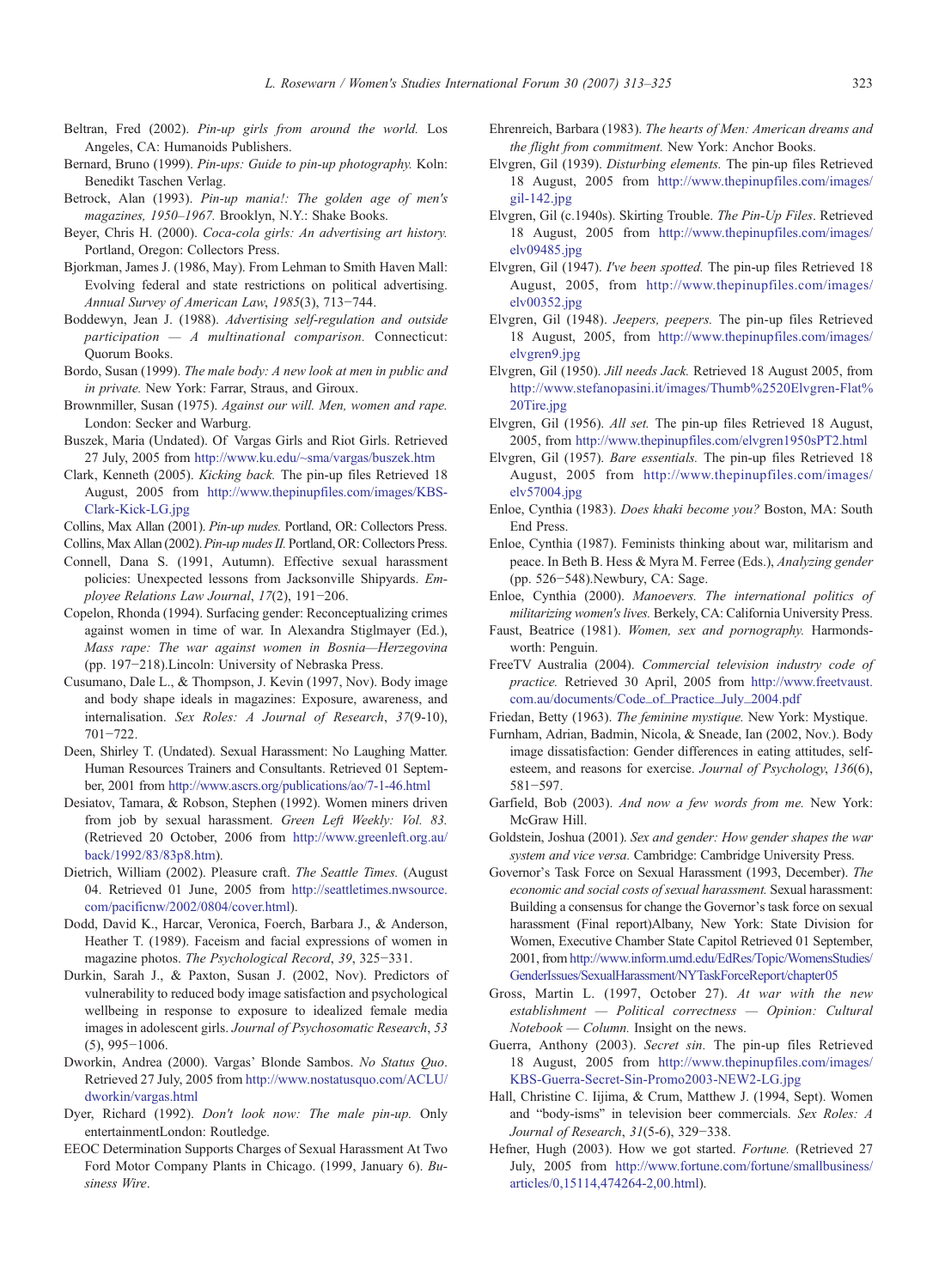- <span id="page-11-0"></span>Henderson, Sally, & Landau, Robert (1980). Billboard art. San Francisco: Chronicle Books.
- Heon, Laura Steward (1999). Billboard: Art an the road: A retrospective exhibition of artists' billboards of the last 30 years. Cambridge, Mass: MIT Press.
- HREOC (1994). Writing an effective sexual harassment policy. Retrieved 20 October, 2006 from [http://www.hreoc.gov.au/](http://www.hreoc.gov.au/info_for_employers/policies/sexual_harrassment.html) [info\\_for\\_employers/policies/sexual\\_harrassment.html](http://www.hreoc.gov.au/info_for_employers/policies/sexual_harrassment.html)
- HREOC (1996). Sexual harassment a code of practice. Retrieved 21 May, 2005 from [http://www.hreoc.gov.au/sex\\_discrimination/](http://www.hreoc.gov.au/sex_discrimination/sexual_harrassment/code_of_practice.html) [sexual\\_harrassment/code\\_of\\_practice.html](http://www.hreoc.gov.au/sex_discrimination/sexual_harrassment/code_of_practice.html)
- Isle of Man (2003). Equality at work a short guide to the employment (sex discrimination) act 2000. Retrieved 12 December, 2006 from [www.gov.im/lib/docs/dti/employmentRights/guides/](http://www.gov.im/lib/docs/dti/employmentRights/guides/equalityatworkoctober2001ver1.doc) [equalityatworkoctober2001ver1.doc](http://www.gov.im/lib/docs/dti/employmentRights/guides/equalityatworkoctober2001ver1.doc)
- Jeffreys, Sheila (2000). In Senate Legal And Constitutional Legislation Committee. Classification (Publications, Films and Computer Games) Amendment Bill (No. 2) 1999. Proof Committee Hansard. Commonwealth Of Australia. Thursday, 23 March. Melbourne.

Jeffreys, Sheila (2005). Beauty and misogyny. London: Routledge.

- Kilbourne, Jean (1999). Can't buy my love: How advertising changed the way we think and feel. New York: Simon and Schuster.
- Kutchinsky, Berl (1990). Legalised pornography in Denmark. In Michael S. Kimmel (Ed.), Men confront pornography.New York: Crown Publishers.
- Lardner, James, Lackaff, Deanna, Schwartz, Robert, Roebuck, Karen & Hammel, Sara (1998). Cupid's Cubicles (Growing Industry Preventing Workplace Sexual Harassment Lawsuits). U.S. News and World Report. December 14, p44(1).
- LaFrance, Edward (1995). Men, media, and masculinity. Dubuque: Kendall/Hunt.
- Lavine, Howard, Sweeney, Donna, Wagner, Stephen H. (1999). Depicting women as sex objects in television advertising: Effects on body dissatisfaction. Personality and Social Psychology Bulletin. August, v25 i8, 1049(1).
- Lentin, Ronit (1997). Gender and catastrophe. London: Zed Books.
- Light, Deborah (2002, July 9). Ploy boy. The Bulletin (with Newsweek), 120(6332), 22−24.
- Lois, George (1997, December 07). Anatomically incorrect. New York Times. Retrieved 01 June, 2005 from [http://www.nytimes.com/](http://www.nytimes.com/books/97/12/07/reviews/971207.07loislt.html) [books/97/12/07/reviews/971207.07loislt.html](http://www.nytimes.com/books/97/12/07/reviews/971207.07loislt.html)
- MacKinnon, Catharine, & Dworkin, Andrea (1988). Pornography and civil rights: A new day for women's equality. Minneapolis: Organizing Against Pornography.
- Martignette, Charles G., & Meisel, Louis K. (1996). The great American pin-up. Germany: Taschen.
- McLean, Ian (1990). Taking the Pin-ups Down at BHP. Making the link: Affirmative action and industrial relationsAustralia: Macquarie University Retrieved 20 October, 2006 from [http://www.](http://www.lmsf.mq.edu.au/__data/assets/pdf_file/4430/mtl_1_ch_12.pdf) [lmsf.mq.edu.au/\\_\\_data/assets/pdf\\_file/4430/mtl\\_1\\_ch\\_12.pdf](http://www.lmsf.mq.edu.au/__data/assets/pdf_file/4430/mtl_1_ch_12.pdf)
- Medcalf, Bill (c.1940s). 'Unknown'. The Pin-Up Files. Retrieved 18 August, 2005 from [http://www.thepinupfiles.com/images/](http://www.thepinupfiles.com/images/medcalf12.jpg) [medcalf12.jpg](http://www.thepinupfiles.com/images/medcalf12.jpg)
- Morgan, Robin (1980). Theory and practice: Pornography and rape. In Laura Lederer (Ed.), Take back the night: Women on pornography (pp. 134−140).New York: Morrow.
- Moser, Caroline O. N. & Clark, Fiona (Eds.). (2001). Victims, perpetrators or actors? Gender, armed conflict and political violence.London: Zed Books.
- Mosse, George L. (1996). The image of man: The creation of modern masculinity. Oxford: Oxford University Press.
- Mozert, Zoë (c.1950a). Unknown. The Pin-Up Files. Retrieved 18 August, 2005 from [http://www.thepinupfiles.com/images/](http://www.thepinupfiles.com/images/mozert003.jpg) [mozert003.jpg](http://www.thepinupfiles.com/images/mozert003.jpg)
- Mozert, Zoë (1954). Specially for you. The pin-up files Retrieved 18 August, 2005 from [http://www.thepinupfiles.com/images/](http://www.thepinupfiles.com/images/moz00548.jpg) [moz00548.jpg](http://www.thepinupfiles.com/images/moz00548.jpg)
- Myers, Philip N., & Biocca, Frank A. (1992). The elastic body image: The effects of television advertising and programming on body image distortions in young women. Journal of Communications, 42(3), 108−133.
- Nikolic-Ristanovic, Vesna (1996). War and violence against women. In Jennifer Turpin & Lois Lorentzen (Eds.), The gendered new world order. New York: Routledge.
- Office of Women's Policy (2002, April). The portrayal of women in outdoor advertising. Retrieved May 30, 2004 from [http://www.](http://www.women.vic.gov.au/owa/owaimages.nsf/Images/women/File/women.pdf) [women.vic.gov.au/owa/owaimages.nsf/Images/women/\\$File/](http://www.women.vic.gov.au/owa/owaimages.nsf/Images/women/File/women.pdf) [women.pdf](http://www.women.vic.gov.au/owa/owaimages.nsf/Images/women/File/women.pdf)
- Patel, Kushal A., & Gray, James J. (2001, February). Judgement accuracy in body preferences among African Americans. Sex Roles: A Journal of Research, 44, 227−235.
- Petty, George (c.1950s/1960s). Unknown. The Pin-Up Files. Retrieved 18 August, 2005 from<http://www.thepinupfiles.com/images/petty004.jpg>
- Public Service and Merit Protection Commission (1999). Workplace Diversity Report 1998–99. Retrieved 01 September, 2001 from [http://](http://www.psmpc.gov.au/publications99/workplacediversity99.pdf) [www.psmpc.gov.au/publications99/workplacediversity99.pdf](http://www.psmpc.gov.au/publications99/workplacediversity99.pdf)
- Randall, Bill (c.1950s/1960s). Unknown. The Pin-Up Files. Retrieved 18 August, 2005 from [http://www.thepinupfiles.com/images/](http://www.thepinupfiles.com/images/Randall-LG-09.jpg) [Randall-LG-09.jpg](http://www.thepinupfiles.com/images/Randall-LG-09.jpg)
- Reardon, Betty (1985). Sexism and the war system. New York: Columbia University Teachers College.
- Reichert, Tom (2003). The erotic history of advertising. New York: Prometheus Books.
- Reid, Austin (1997). Petty: The classic pin-up art of George Petty. New York: Gramercy Books.
- Riva, Giuseppe (1998, Feb). Modifications of body-image induced by virtual reality. Perceptual and Motor Skills, 86(1), 163−171.
- Rohlinger, Deana A. (2002). Eroticizing men: Cultural influences on advertising and male objectification. Sex Roles: A Journal of Research, 46(3/4), 61−74.
- Rosewarne, Lauren (2004, 29 July). Visual terror: Graffiti and outdoor advertising as street harassment. Australasian Political Studies Association (APSA) Conference 2004: University of Adelaide Retrieved 20 August 2005, from [http://www.adelaide.edu.au/apsa/](http://www.adelaide.edu.au/apsa/docs_papers/Others/Rosewarne.pdf) [docs\\_papers/Others/Rosewarne.pdf](http://www.adelaide.edu.au/apsa/docs_papers/Others/Rosewarne.pdf)
- Rosewarne, Lauren (2005). The men's gallery. Outdoor advertising and public space: Gender, fear and feminism. Women's Studies International Forum, 28/1, 65−76.
- Rothenberg, Randall (1994). Where the suckers moon: An advertising story. New York: Alfred A. Knopf.
- Runci, Edward (1965). Record catch. The pin-up files Retrieved 18 August, 2005 from <http://www.thepinupfiles.com/images/runci13.jpg>
- Russell, Diana (1998). Dangerous relationships: Pornography, misogyny, and rape. Thousand Oaks, Calif: Sage Publications.
- Sanders, Joel (1996, June). Male space: Architecture subtly reinforces gender stereotypes — Not only for women, but for men. Architecture, 85(6), 77−81.
- Schauer, Frederick (2004). The speeching of sexual harassment. In Catharine MacKinnon & Reva Siegel (Eds.), Directions in sexual harassment law. New Haven: Yale University Press.
- Schultz, Vicki (1998, April). Reconceptualizing sexual harassment. Yale Law Journal, 107(6), 1683−1805 (Retrieved 21 May, 2005 from <http://cyber.law.harvard.edu/vaw00/shultz.html>).